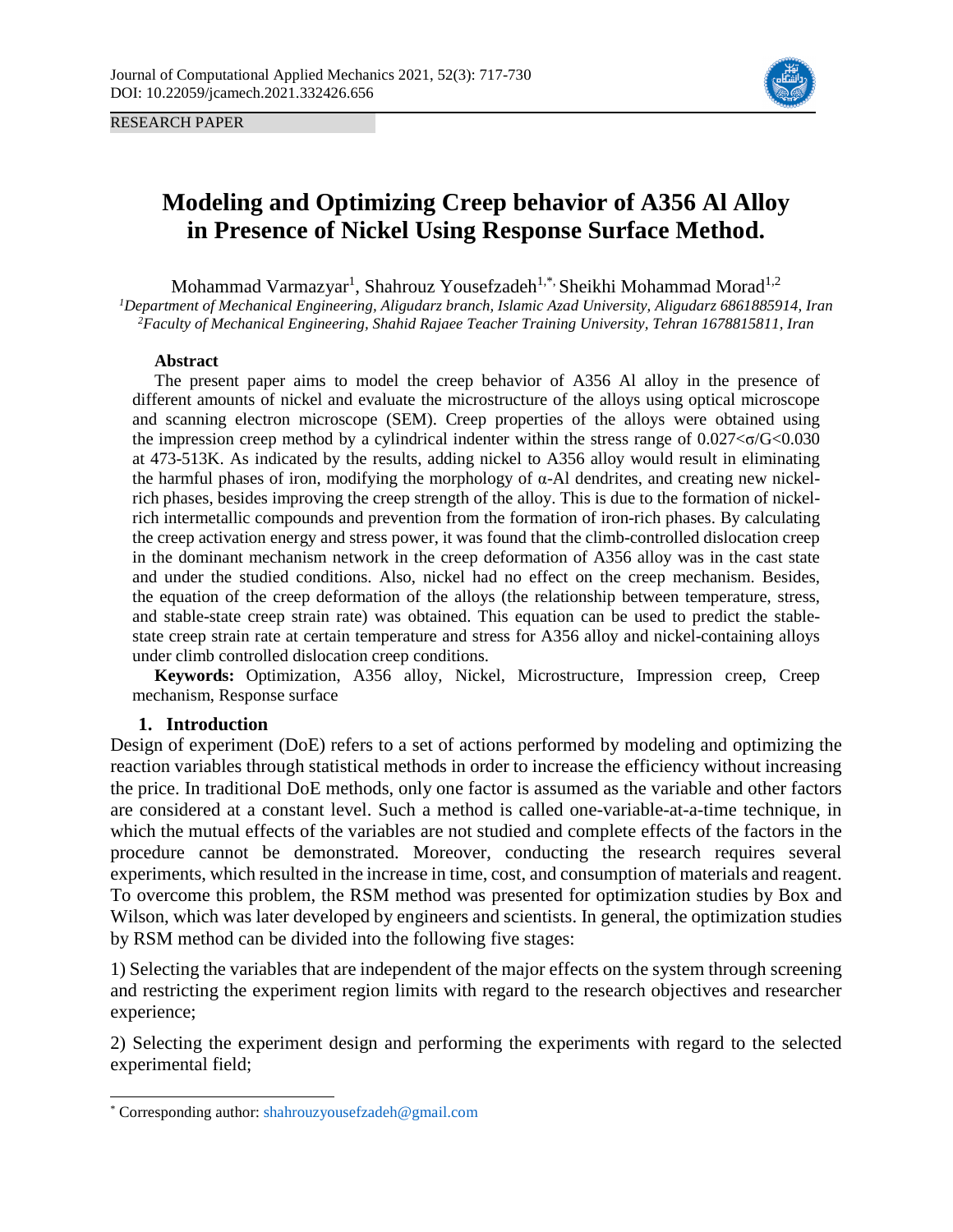3) Evaluating the model's proportion;

4) Approving the necessity and possibility of displacement along the direction of the desired region; and

5) Obtaining the optimal values for each of the studied variables [1];

Generally, advantages such as low density, high strength-to-weight ratio, excellent casting capability, high electrical and thermal conduction, good machining capability, and excellent resistance against corrosion can be assumed for aluminum and its alloys [2]. Among the commercial cast Al alloys, the alloys that contain silicon as the main alloy element are widely used due to their excellent casting characteristics. Adding silicon to aluminum results in high fluidity, good feeding, low contraction, and hot crack-resistance, so that more than 90% of the cast Al alloys fall in this category [3], causing the wide use of these alloys in various fields including automotive manufacturing, aerospace, as well as defense and military industries. The strength-to-weight ratio is one of the interesting characteristics of these alloys. Density of aluminum is 2.7gr/cm3, which is nearly one-third of steel, copper, and brass. Yet, silicon with the density of 2.3gr/cm3 is an element, the addition of which to aluminum does not reduce the advantage of low weight of aluminum [4]. A356 alloy is a hypoeutectic alloy of the aluminum-silicon alloy system,

 which is widely used in automotive and aerospace industries due to its properties such as excellent casting capability, low contraction, excellent strength-to-weight ratio, good corrosionresistance, and excellent abrasion-resistance [5]. Impression creep includes the movement of the voids under the applied stress throughout the crystal. This mechanism occurs usually at low stress levels. Movement of the voids and interstitial atoms through penetration in the network or grain boundaries results in the creep of the poly-crystal. Each of these two streams (flow) paths contributes to the strain rate independently [6]. Also, movement of the dislocations causes plastic deformation of the material. Exposure of dislocations to obstacles such as the grain boundary sediments and other dislocations results in the increased strength of the material at low temperatures. At high temperatures, dislocations can pass these obstacles. In addition to cross sliding as one of the ways for escaping the obstacles, climbing of the dislocations, which is a penetration process, is considered the main mechanism for passing the obstacles. In fact, in this creep mechanism, movement of the dislocations occurs due to the heat-activated processes such as the penetration of voids and interstitial atoms. Therefore, the creep rate not only depends on temperature and stress, but also is a function of other characteristics of the material such as penetration coefficient and stacking-fault energy. Once the climbing process occurs due to the application of relatively high stresses, the dislocations inside the poly-crystal grains start to move and aggregation of these grains results in forming the dislocation cells inside the grain [7]. Moreover, in grain boundary sliding, if the applied stress is enough (i.e., above the threshold level), then, the velocity of the grain boundary sliding-caused strain will be even higher than other velocities of the creep mechanism. As indicated by the results, the velocity of the grain boundary sliding-caused creep can be up to ten times more than that of the impression creep [8].

In the few past decades, the impression creep experiment method has attracted the attention of many researchers. In the studies conducted in this field, researchers have used various types of the indenters including pyramidal, spherical, and conic indenters and have proposed several equations for finding the creep rate proportionate to the applied conditions [9].

Creep in mono-crystals occurs due to the dislocation processes because due to the lack of grain boundaries, penetration mechanisms have an insignificant contribution to the overall creep rate. Thus, the Harper-Dorn creep can be one of the dislocation creep processes in coarse-grained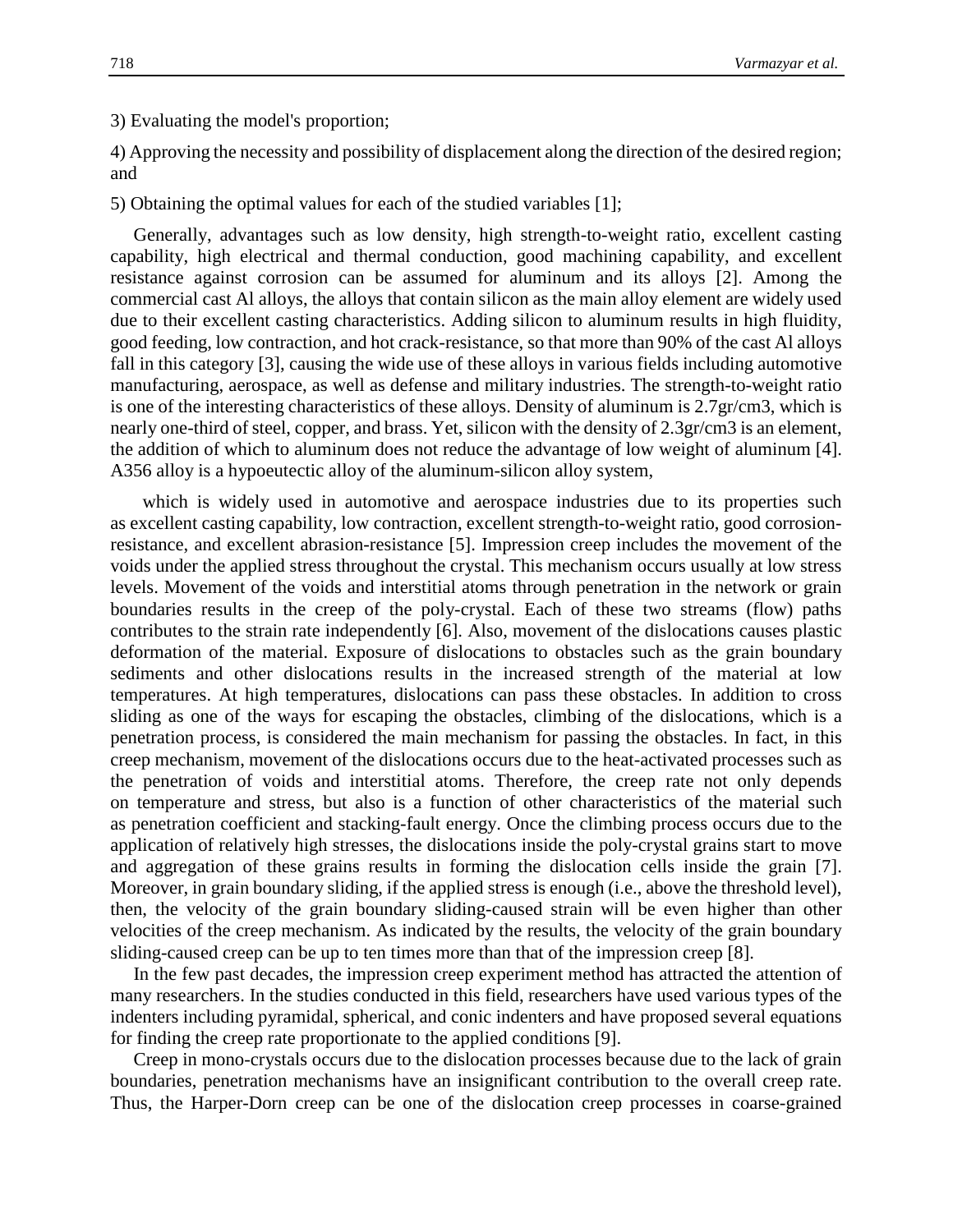aluminum near the melting point [10]. In [11], the authors investigated the effect of deformation in equal-channel angular pressing (ECAP) on the creep of pure aluminum within the stress range of 10-50MPa at 473K. They showed the creep mechanism was indeed the sliding and climbing of the dislocations and, due to the instability of the super fine-grained structure at 473K, the impression creep was unstable and growth of the grains prevented Coble impression creep. Moreover, Sedaico et al. (2016) studied the creep behavior of silicon-containing aluminum within the temperature range of 200-2500C and stress range of 45-100MPa using in-situ neutron diffraction method. According to their results, creep of dislocations was the dominant mechanism at low stress values, which was converted into power law breakdown (PLB) by increasing the stress value. In [12], the authors added different amounts of copper to Al-17Si-0.5Mg alloy in order to investigate the microstructure and impression creep behavior of the alloy. Adding copper to the alloy resulted in modifying the microstructure and eutectic of silicon and, thereby, improving the alloy's creep behavior. The increase in the creep strength was due to the presence of copper-rich phases with high thermal stability, which prevented grain boundary sliding. Moreover, copper reduced the stacking-fault energy by being dissolved in aluminum. According to the report in [13], adding scandium to Al-Si alloy caused modifying the microstructure and improving the behavior of the alloy at high temperatures. Improvement of the creep properties was attributed to modifying the microstructure and the scandium-rich sediments, which caused pinning of the grain boundaries. In [14], the authors added slight amounts of Mn, Ti, and V and the considerable amount of Cu to Al7SiMg alloy in order to investigate its behavior at high temperatures. The presence of these elements in the alloy increased the hot tensile strength and creep properties of the alloy, so that the tensile strength of this alloy was significantly higher than the base alloys within the range of 250- 3000C, which introduced it as a good choice for cylinder heal parts. In [15], the authors investigated the simultaneous effects of zirconium and vanadium on the mechanical properties of AlSi9Cu2 cylinder head alloy. Casting this alloy was performed using tilt casting method in order to prevent turbulence and chaos. Adding zirconium and vanadium caused the alloy's microstructure be converted from a coaxial dendritic structure into a coaxial micro-column microstructure. Studying the simultaneous effects of zirconium and vanadium on A356 alloy's microstructure showed adding these two elements at the same time had a more effect on the modification of the grains. Comparing gadolinium, strontium, and zirconium separately as the eutectic silicon modifier showed that adding zirconium and gadolinium at the same time resulted in forming numerous nanosediments on the eutectic silicon, which prevented their growth during solidification and could be an excellent modifier for eutectic silicon [16].

In [17], by adding different amounts of nickel and molybdenum to Al-7Si alloy, the authors found these elements could improve mechanical properties of this alloy at nearly 2300C and modify the alloy's microstructure by forming thermally stable phases. It was reported that, in the case of adding some nickel to A319 alloy and applying thermal treatment of it, nickel would result in forming the nickel-rich intermetallics and, thereby, directly affect the alloy's microstructure and hardness improvement. As indicated by microstructural studies using TEM method, nickel affects the morphology, distribution, and mainly type, size, and amount of the sediments formed during the aging process [1]. In [18], by adding 1% nickel to Al-12Si alloy, the researchers found the presence of nickel resulted in the eutectic modification of silicon, improvement of strength at 350oC, and resistance against the alloy's creep. Such a behavior resulted from the presence of the nickel-rich intermetallics. As reported in [19], the nickel-rich compounds had good thermal stability in Al-Si alloys and led to the improved creep properties of these alloys. Also, in [20], the authors investigated the simultaneous effect of graphite, copper, and nickel on Al-Si alloy's microstructure and found the simultaneous addition of these elements would have more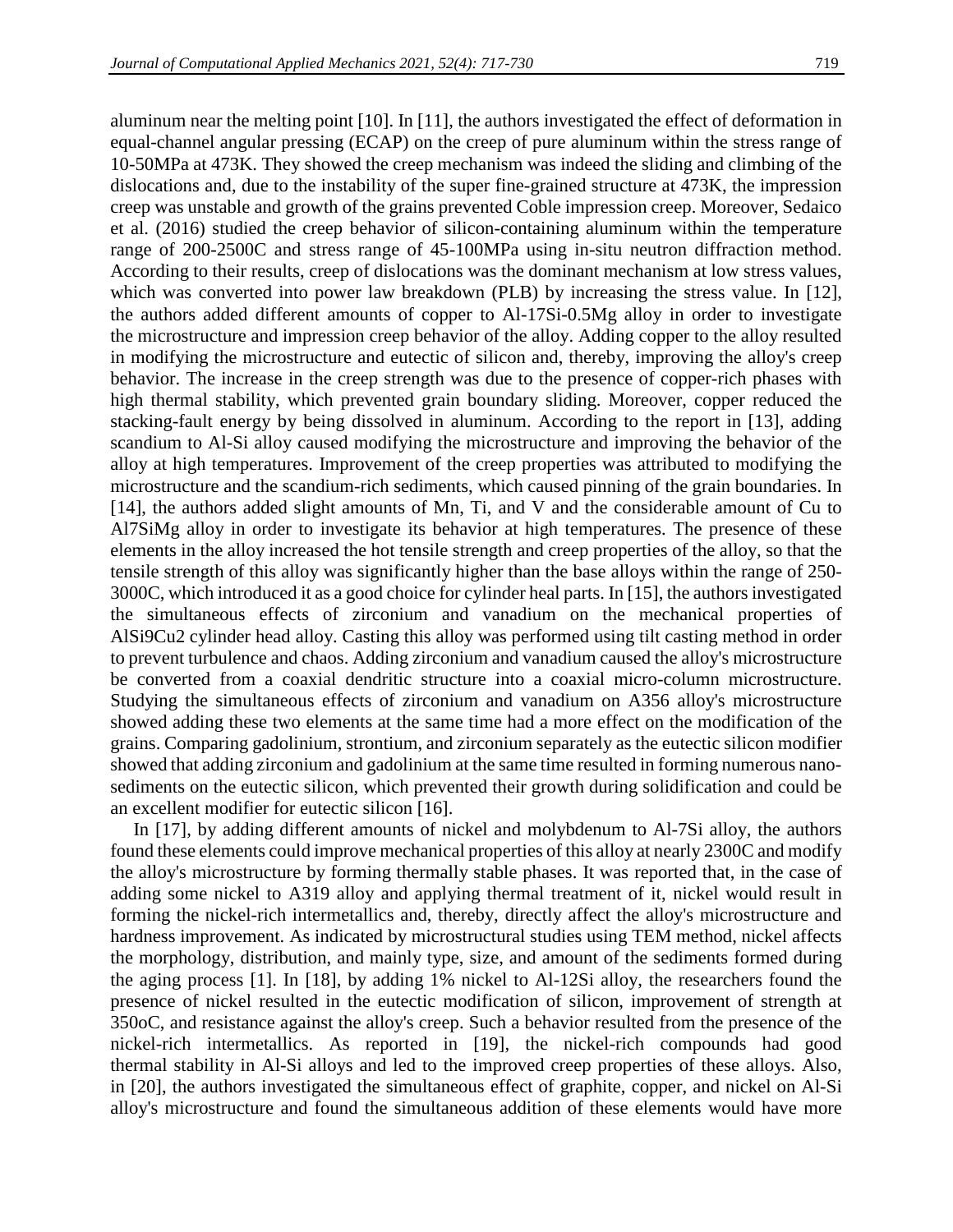effect on the reduction of the grain size and improvement of the alloy's strength at high temperatures. Al-Si alloy's ductility and strength were improved by adding graphite, copper, and nickel at the same time. The fractographic examinations of the alloy showed that by increasing the temperature during the tensile test (tension test), the fracture model was converted from brittle fractures at the ambient temperature into soft fractures at high temperatures. In addition, in [21], the researchers investigated the strengthening effect of the heat-resistant phases on the Al-Si piston alloy with different Fe/Ni ratios. According to the results, with an increase in the Fe/Ni ratio, the heat-resistant phases were formed, which subsequently resulted in improving the morphology and distribution in the alloy.

Although many studies have been conducted on the high-temperature behavior of Al-Si alloys, there are only a few WORKS on modeling and optimizing the effect of different amounts of nickel on the microstructure and creep behavior of these alloys. Hence, the present work is focused on A356 alloy casting using tilt casting method.

#### **2. Principles of DoE of creep rate by RSM**

Design of the experiment of the RSM arrangement by DOE method and the number of required experiments are presented in Table (1). (Figure 1) shows the graphic design of the structure and casting of the above-mentioned alloys as well as different stages of the applied experiments in order for examining the alloy's microstructure. Moreover, Figure (2) shows different stages of preparing the creep experiment samples as well as conditions of the experiment.

| <b>RUN</b>     | Factor 1                     | Factor 2        | Factor 3      |
|----------------|------------------------------|-----------------|---------------|
|                | A: Temperature $(^{\circ}C)$ | B: Stress (MPa) | C: Alloy      |
| $\mathbf{1}$   | 240                          | 600             | $A356+0.25Ni$ |
| $\overline{c}$ | 200                          | 600             | $A356+1Ni$    |
| 3              | 220                          | 625             | $A356+0.25Ni$ |
| $\overline{4}$ | 240                          | 650             | A356+0.25Ni   |
| 5              | 240                          | 600             | A356          |
| 6              | 220                          | 675             | A356          |
| $\overline{7}$ | 200                          | 600             | $A356+0.25Ni$ |
| 8              | 240                          | 675             | $A356+0.25Ni$ |
| 9              | 200                          | 600             | $A356+0.5Ni$  |
| 10             | 200                          | 625             | A356          |
| 11             | 220                          | 625             | $A356+0.5Ni$  |
| 12             | 240                          | 625             | $A356+0.5Ni$  |
| 13             | 200                          | 625             | $A356+0.5Ni$  |
| 14             | 220                          | 600             | A356          |
| 15             | 220                          | 650             | $A356+1Ni$    |
| 16             | 200                          | 625             | $A356+1Ni$    |
| 17             | 240                          | 625             | $A356+0.25Ni$ |
| 18             | 200                          | 600             | A356          |
| 19             | 220                          | 675             | $A356+0.5Ni$  |
| 20             | 240                          | 600             | $A356+0.5Ni$  |
| 21             | 200                          | 650             | $A356+0.25Ni$ |
| 22             | 220                          | 625             | $A356+1Ni$    |
| 23             | 200                          | 675             | A356          |
| 24             | 240                          | 675             | $A356+1Ni$    |

**Table 1:** Design of experiment by RSM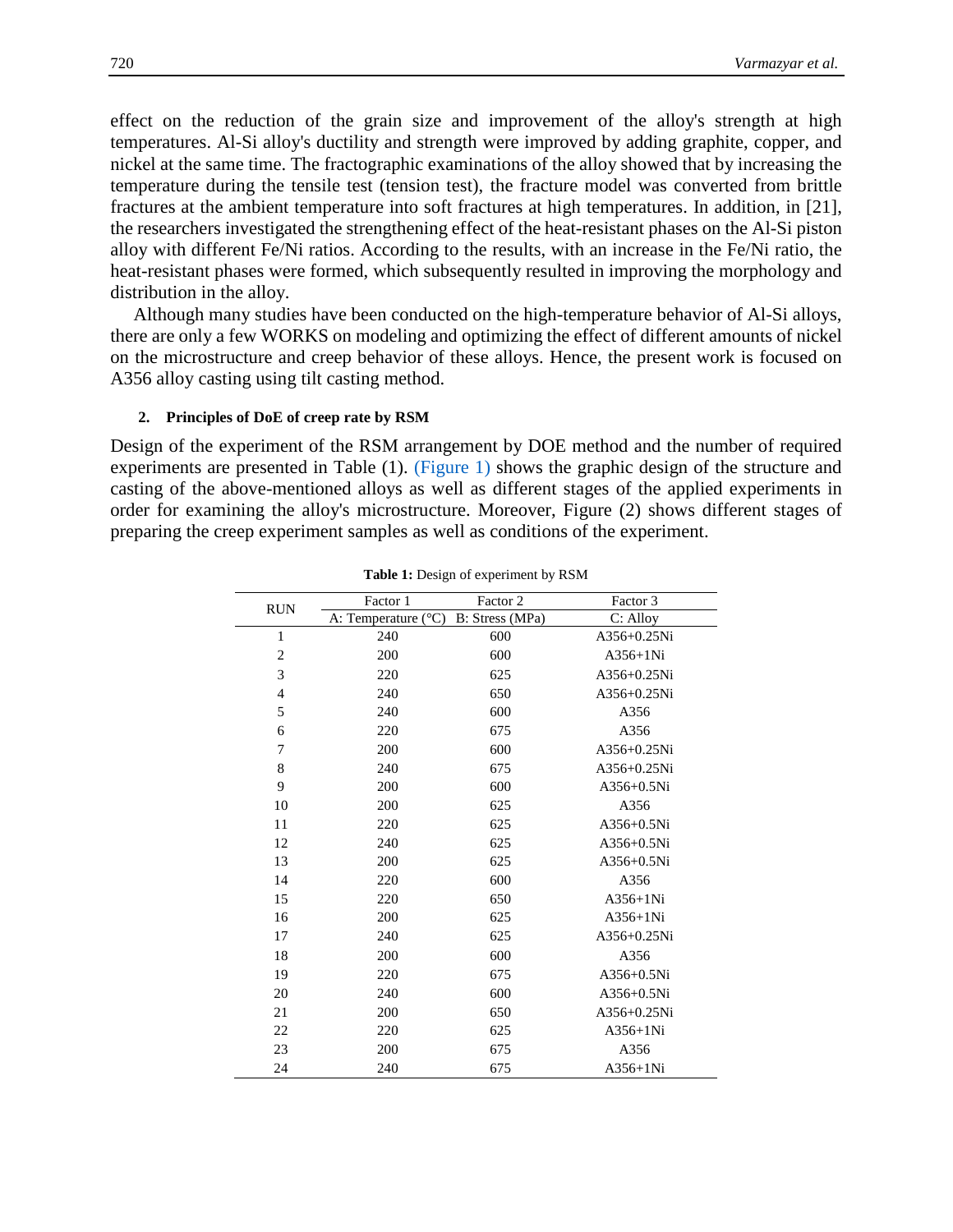

**Figure1:** Graphic design of the stages of construction and casting of the alloys used in the present study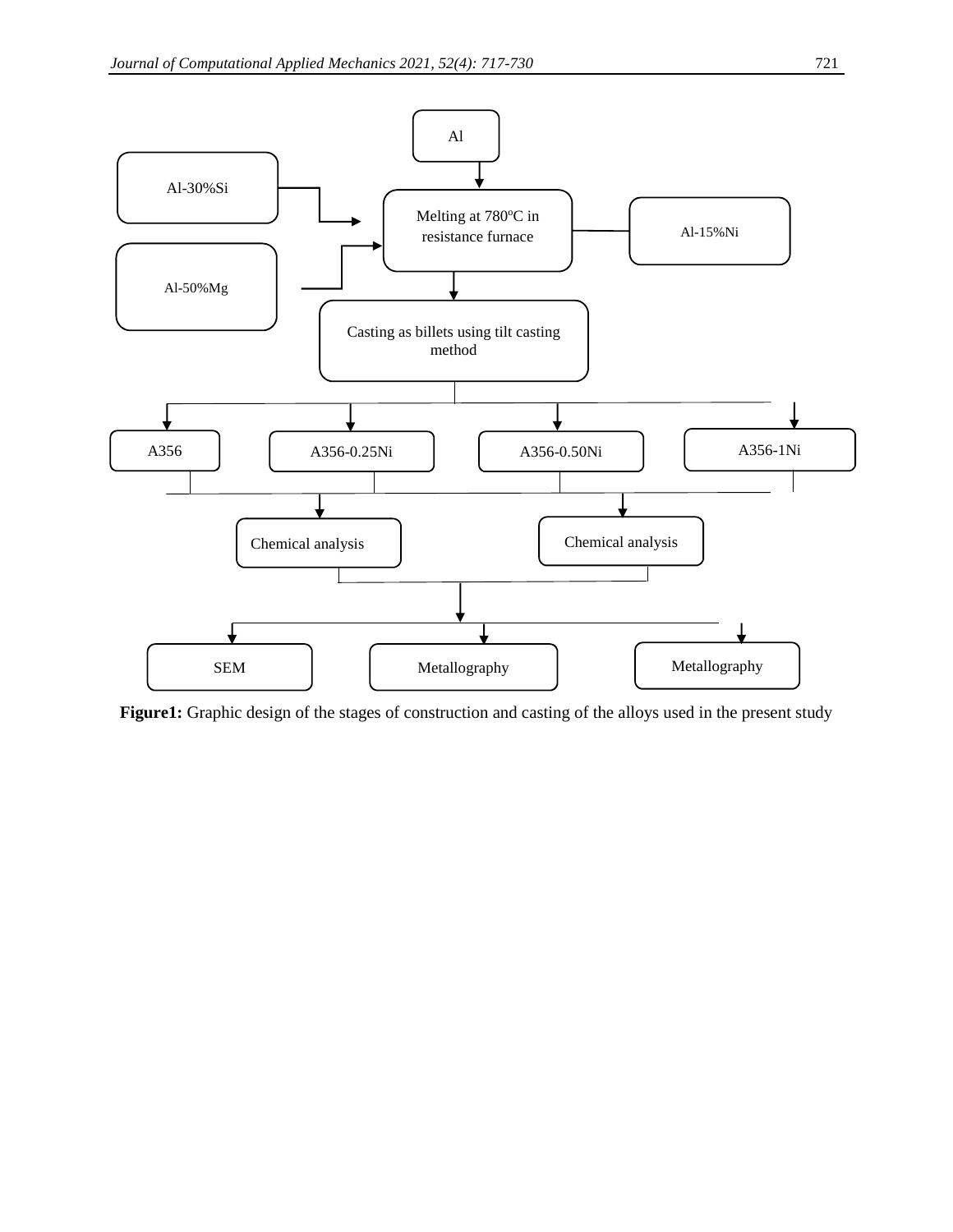

**Figur 2:** Graphic design of the preparation stages of the samples for creep experiment

# **3. A356 alloy**

In the proposed model, pure aluminum (99.92%), Al-50%Mg hardener (master alloy), and Al-30%Si were used for producing A356 alloy with (Al-7Si-0.3Mg) nominal combination. The alloy was melted in an electrical resistance furnace. First, the furnace was preheated up to 250oC. Once aluminum was melted at 7300C in a graphite crucible; first, the Al-30%Si hardener and, then, the Al-50%Mg hardener were added to melted material. Also, the melting loss was taken into consideration in order to ensure the chemical combination of the alloy. To make sure the homogeneity, the melted compound was stirred by a graphite electrode for 2 min. After degassing by C2Cl6 pills (0.3 wt%) for 2 min and separating the slag, the compound was casted as billets in a cast iron mold, which was preheated to 2000C and connected to a tilt casting system. Figure (3) shows the tilt molten pouring system.



Figure 3. Schematic view of tilt casting system

## **4. Nickel-containing alloys**

To prepare the nickel-containing alloys, just like A356 alloy, after melting the aluminum at  $720^{\circ}$ C and adding silicon and magnesium hardeners, the temperature increased up to  $780^{\circ}$ C and, then, Al-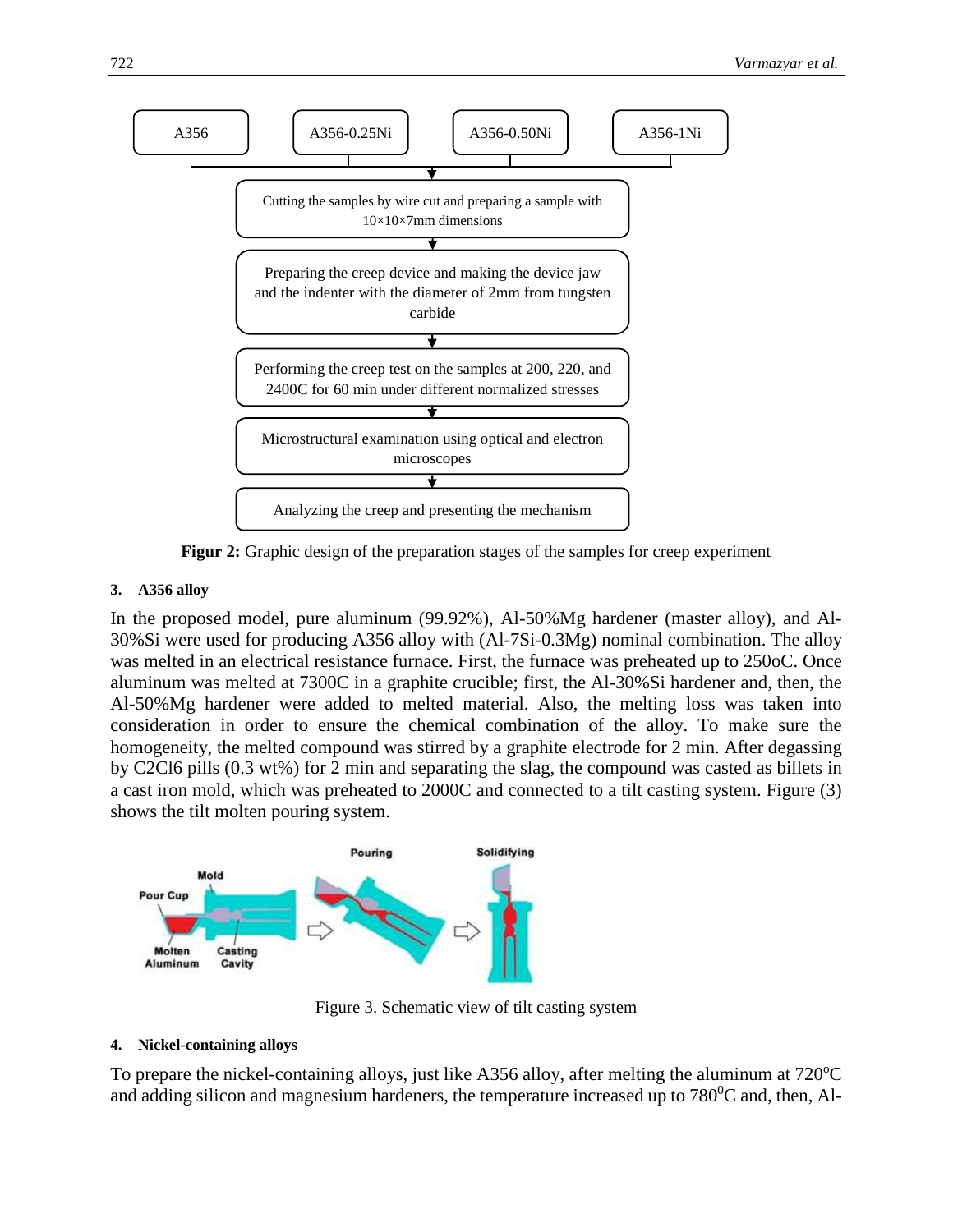15%Ni hardener with certain weight percentage was added to the molten material. Then, using a graphite electrode, the compound was stirred mechanically; after 10 min and isolating the slag, just like A356 alloy, the molten compound was casted as billets in a cast iron mold, which was preheated to  $200^{\circ}$ C and connected to the tilt casting system.

# **5. Preparing the creep samples**

In the present work, the creep experiment was performed on the casting samples according to the introduced graphic design. First, the samples with  $10\times10\times7$  mm dimensions were cut from casted billets using a wire cut. Then, the two surfaces of the samples were machined using sandpapers 100-1500. Moreover, once the samples were prepared, the parallelism of the two surfaces was checked by a caliper in all the sections. Figure (4) shows a schematic view of the casting and creep sample.



**Figure 4:** Schematic view of the casting and creep sample

# **6. Impression creep apparatus**

Performing the creep experiments required an impression creep apparatus with a cylindrical indenter with the dimension of 2mm made from tungsten carbide. For this purpose, the Universal hot tension test apparatus, model STM-50, with the capacity of 5 ton manufactured by SANTAM CO was used. This apparatus is shown in Figure (5).



**Figure 5:** Creep apparatus used in the present study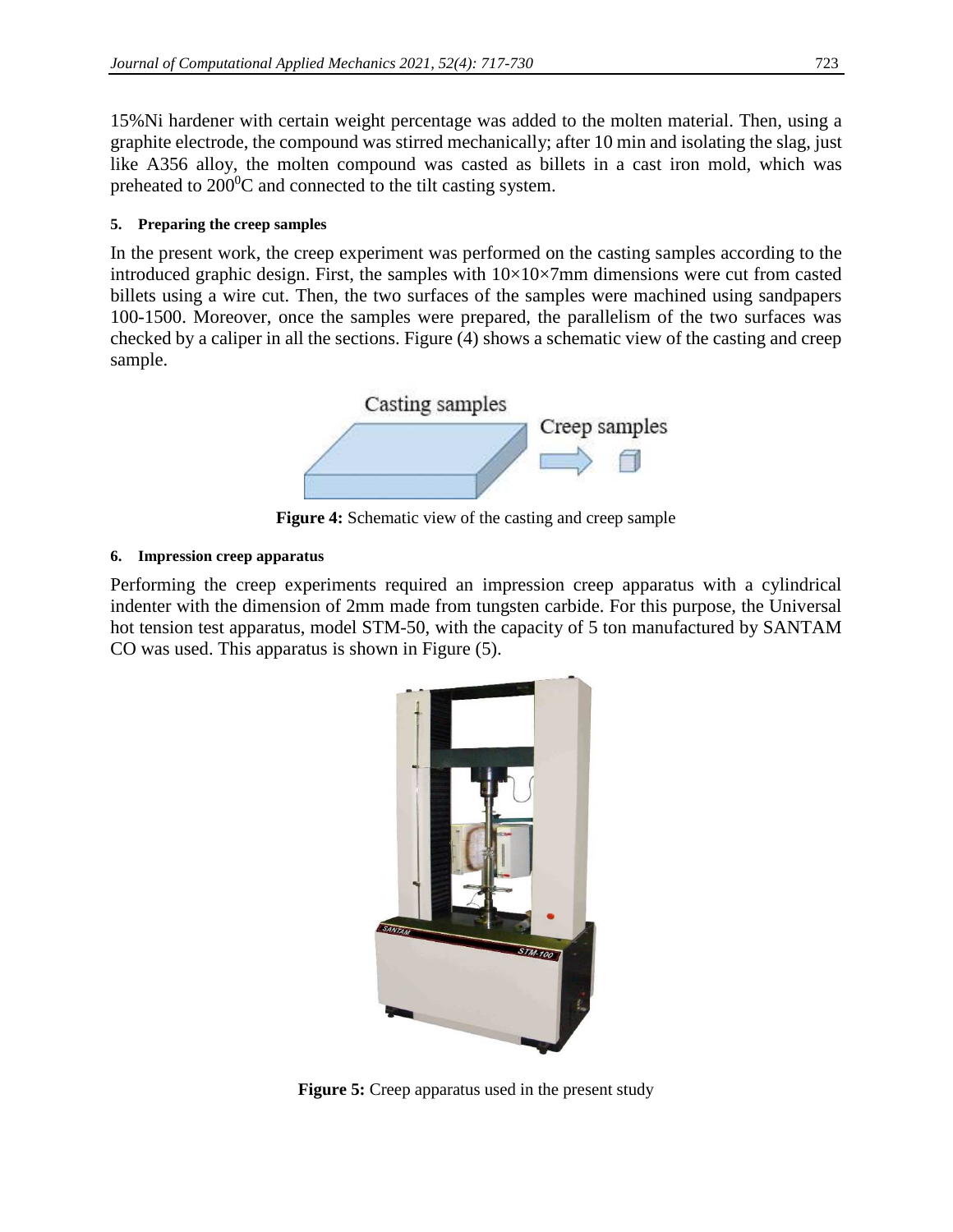### **7. Experiment method**

In the creep experiment, regarding the large dimensions of the apparatus, in order to eliminate the length changes resulting from the thermal expansion and thermal equilibrium, the apparatus was switched on 2 h before starting the experiment. Then, the prepared samples were put in the apparatus. Also, after 20 min, the intended load was applied in order to obtain the isothermal sample. After applying the load, variations of the indenter's depth were recorded completely by the software. The creep experiment was performed on the samples at 200, 220, and  $240^{\circ}$ C and stressto-shear modulus ratios of 0.027, 0.028, 0.029, and 0.03 (σ/G) for 60 min.

### **8. Hardness assessment**

Hardness of the studied alloys was determined using a hardness tester apparatus, model Buehler MXT-al, with the load of 500kf and ball diameter of 10mm (balls were made of hardened steel).

### **9. Simulation results**

Figure (6) shows the optical microstructure of A356 alloy in two different magnification degrees. As mentioned in the literature review, regarding the dual Al-Si graph, the eutectic changes occurred in the 12wt% chemical combination of silicon. Since A356 alloy contained nearly 7% silicon, the first phase would coincide the solidification of  $\alpha$ -Al. Also, after completing the solidification at the eutectic temperature, A356 alloy's microstructure would contain coarse dendritic initial α-Al and a eutectic α-Al+Si mixture, so that silicon would have coarse and dish-shaped eutectic morphology.



**Figure 6:** Microstructure of A356 alloy under an optical microscope with two different magnifications

In order for more precise identification of the phases, the electron microscope image of these alloys along with the point analysis spectrum of the phases is shown in Figure (7). According to Figures (7-a) and (7-b), adding 0.25% nickel resulted in the formation of an iron- and nickel-rich intermetallic compound, which was named as AlSiNiFe due to the lack of good reference in this regard and failure to detect this phase in the XRD spectrum. This intermetallic compound had block-shaped morphology and was formed in the eutectic region and in the common area of silicon eutectics and  $\alpha$ -Al dendrites. As shown in Figure (7), by increasing the nickel content from 0.25wt% to 1wt%, the morphology of these phases gradually changed, so that it was converted from block-shaped morphology into needle-shaped morphology. Besides, the formation place of the needle-shaped AlSiNiFe compound was on the silicon eutectics, the value of which increased by increasing the amount of nickel. The volumetric fraction of the intermetallics for A356, A356-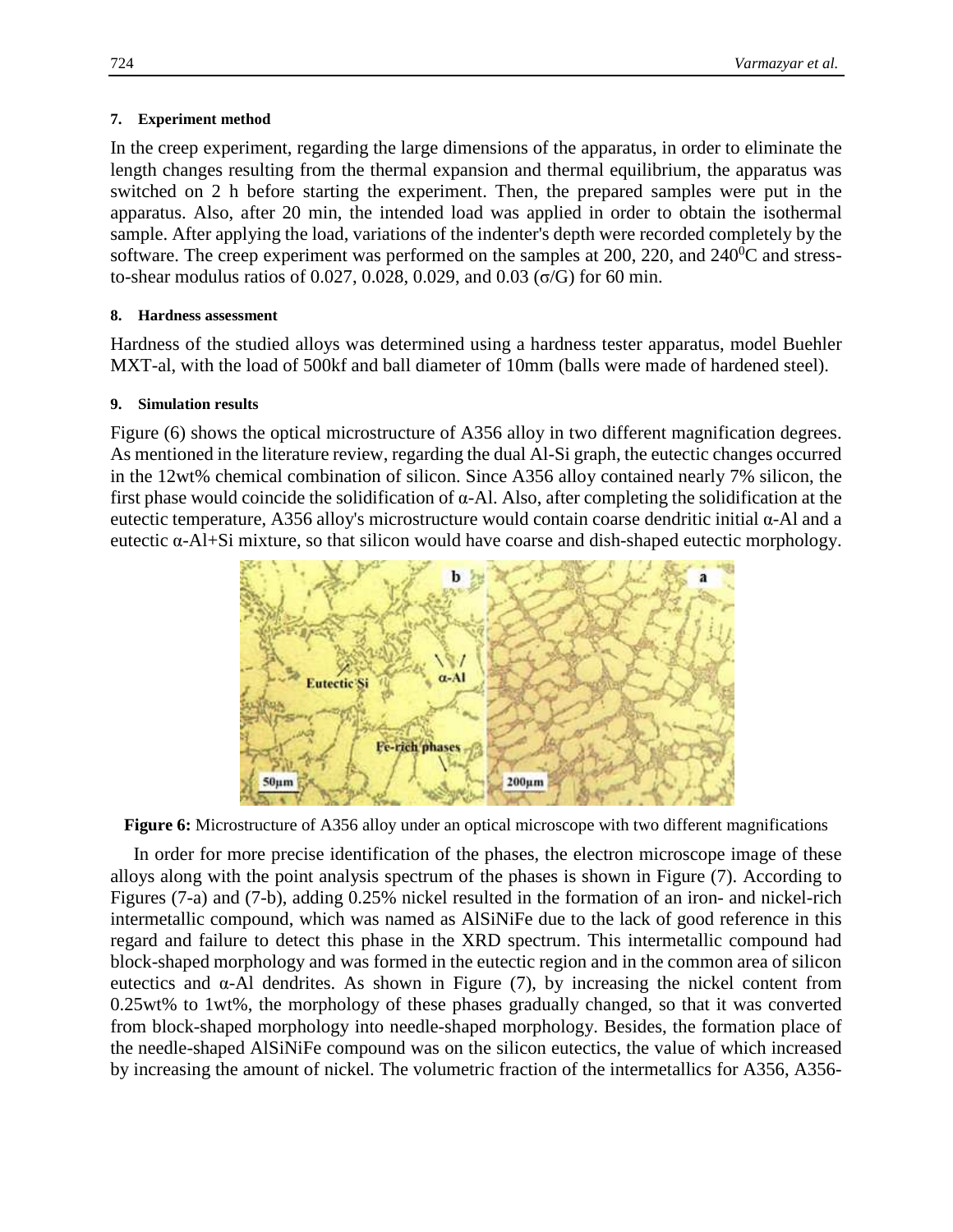

0.25Ni, A356-0.5Ni, A356-1Ni was obtained equal to 0.22%, 1.35%, 2.89%, and 4.1%, respectively.

**Figure 7:** BSE microstructure of the alloys: a) A356-0.25; b) A456-0.5Ni; c) A356-1Ni along with the EDX spectrum of the phases

Figure (8) shows the creep diagram of A356, A356+0.25Ni, A356+0.5Ni, and A356+1Ni alloys at 513K and under normalized stress of  $(σ/G)=0.029$  for 3600s. Since the shear modulus was constant, instead of applying a constant stress at different temperatures, constant normalized stress  $(\sigma/G)$  was applied. In this equation,  $\sigma$  is the applied stress and G is the shear modulus for aluminum, which can be obtained as a function of temperature from the following equation [22]:



**Figure 8:** Indenter's depth variations in terms of time at 513 K under normalized stress of ( $\sigma$ /G)=0.029: a) variations of penetration depth versus creep time; b) variations of creep rate versus creep time

It is observed that for all the alloys, the creep curve consisted of two primary creep and secondary creep regions. The third phase in these curves was not observed due to the compressive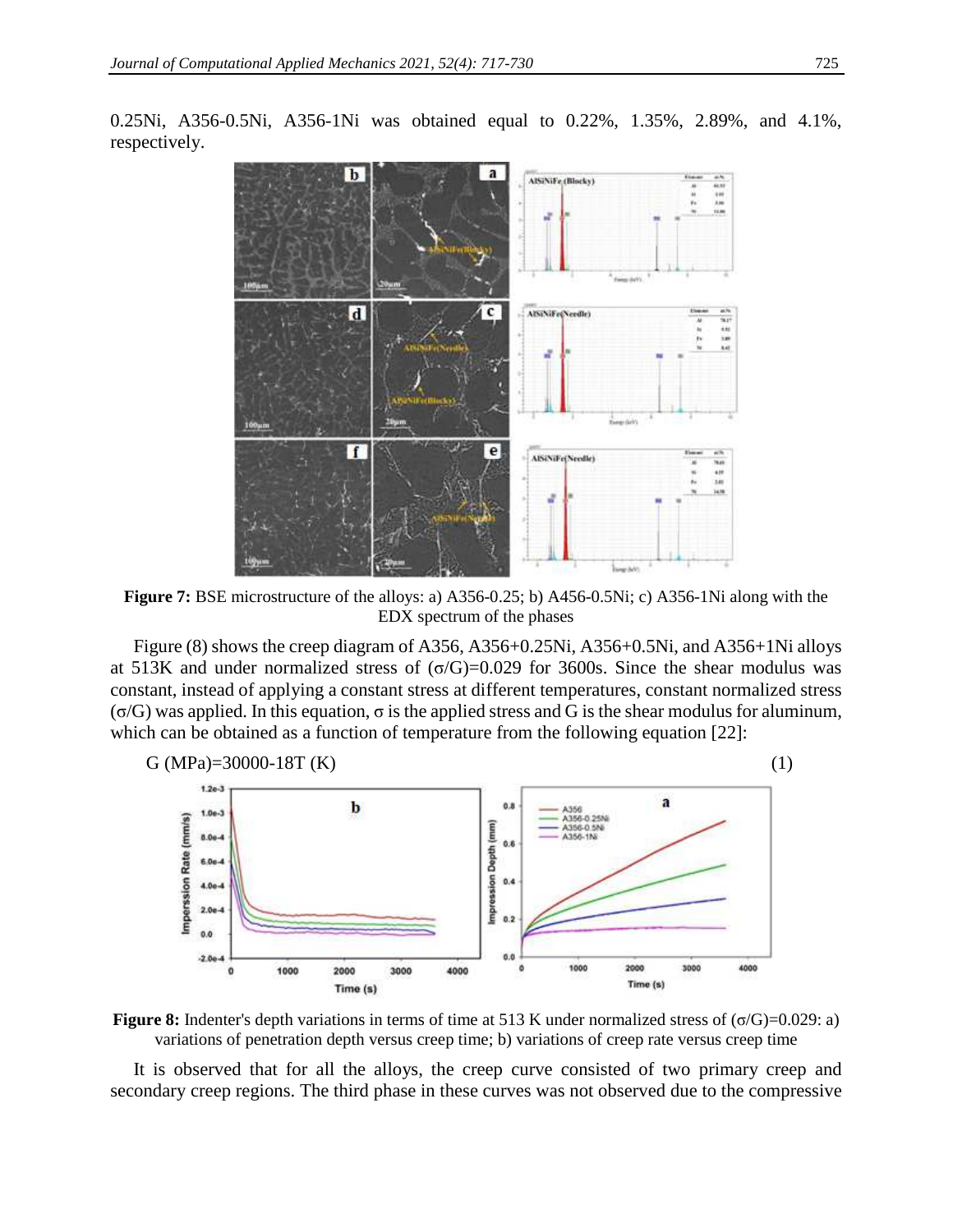nature of the experiment and the application of constant stress. According to Figure (8-b), in these curves, first, speed of the indenter's variations was reduced over time and gradually became constant as time passes, which indicated the secondary creep. Since the temperature of the experiments in this study was above the recrystallization temperature of the aluminum alloy [23], it was possible to retrieve the dislocations during the creep. Accordingly, the reduction in the strain rate indicated the dominance of the work hardening process over the retrieval, while the point that the strain rate became constant over time implied the beginning of the stable-creep region and the hard work hardening-retrieval balance.

Figure (9) shows the stable-state creep rate of the alloys at different temperatures and stresses. According to the results, the creep properties of A356 alloy were improved by adding nickel, so that 356-1Ni alloy exhibited highest creep strength.



**Figure 9:** Comparing impression creep velocity variations at different temperatures under different stresses: a) A356; b) A356-0.25Ni; c) A356-0.5Ni; d) A356-1Ni

Figure (10) shows the variations of *lnVimpT/G* in terms of *l/T* under constant normalized stresses for all alloys, which were obtained using the creep activation energy lines gradient. The activation energy value varied between 122 and 155kJ/mol, and the average activation energy for A356, A356-0.25Ni, A356-0.5Ni, A356-1Ni alloys was 137±7.2, 5.6±1, 141.7±5.139, and 145.3±4.3 Kj/mol, respectively. As reported, the activation energy for penetration into the dislocation channel and penetration into the network for aluminum was 82 and 143 Kj/mol, respectively. The activation energy for all the alloys was close to the penetration into the network. Thus, by comparing the obtained results, it can be concluded that the creep of all alloys was caused by the creep of dislocations and the dominant mechanism in controlling the creep velocity of the alloys would be the climb-controlled dislocation through penetration into the network.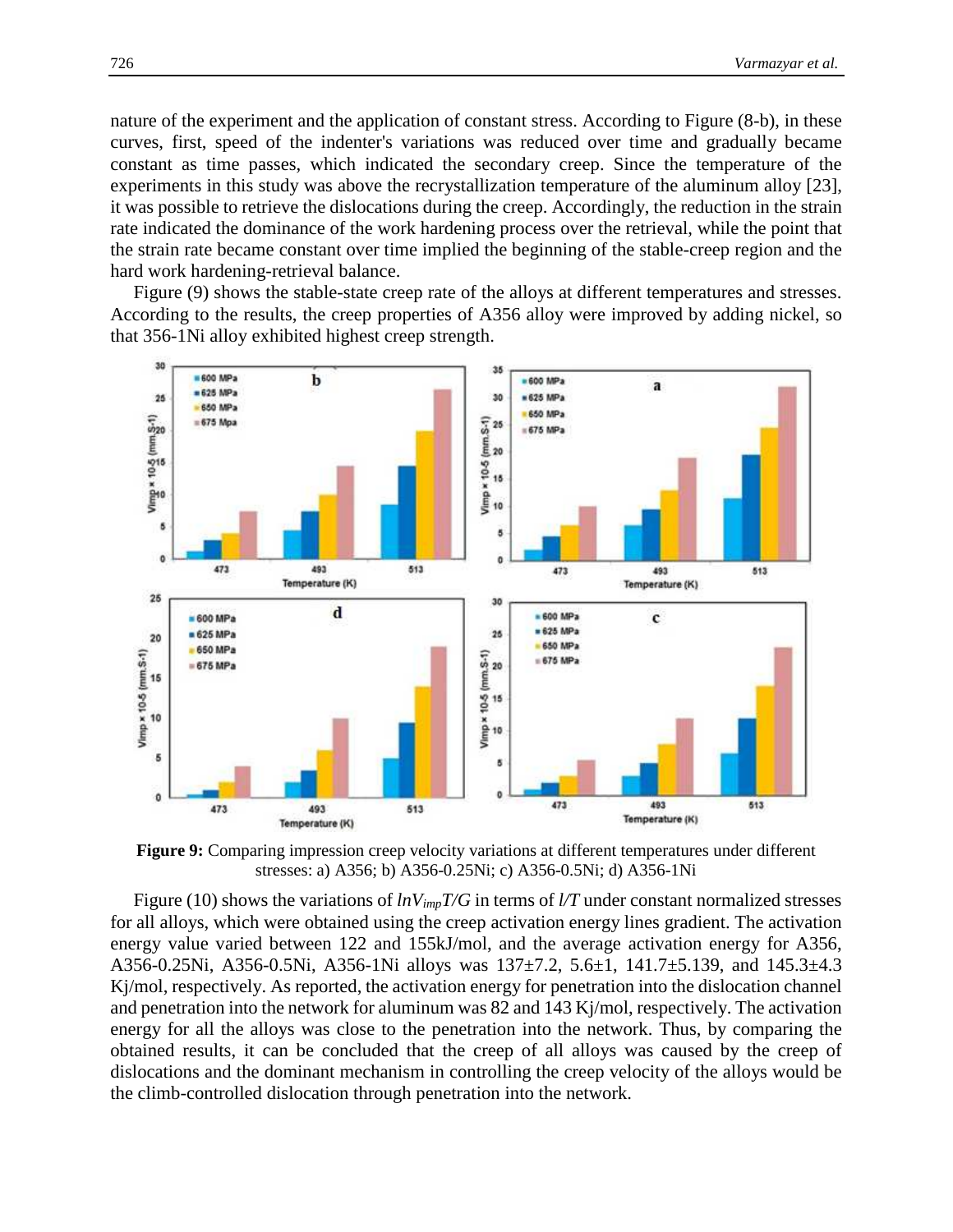

**Figure 10:** Variations of  $\ln\left(\frac{V_{imp}T}{G}\right)$  in terms of 1/T under constant normalized stress for determining the activation energy of all alloys

Figure (11) shows the BSE image of all the alloys after creeping under the indenter at 493K under the stress of  $(\sigma/G)$  =0.029. In A356 alloy, it is observed that in the second region, the ground phase was considerably deformed along the shear stress, so that the silicon blades were broken into small pieces and lost their continuousness eutectic phase. Besides, this β phase was broken into small pieces along the direction of the deformation, indicating the low strength of this phase under the experiment conditions.

Moreover, in nickel-containing alloys (Figure 11-b to 11-d), by increasing the nickel content, the eutectic phase was kept constant and the deformation was reduced. Also, in the nickelcontaining alloys and in the deformation region, AlSiNiFe intermetallic compounds were not deformed, especially in A356-1Ni alloy, and the amount of these intermetallic compounds increased in the deformation region with an increase in the nickel content.

The diagram of creep rate under different conditions for the alloy in Figure (12) shows the effect of nickel at different stresses.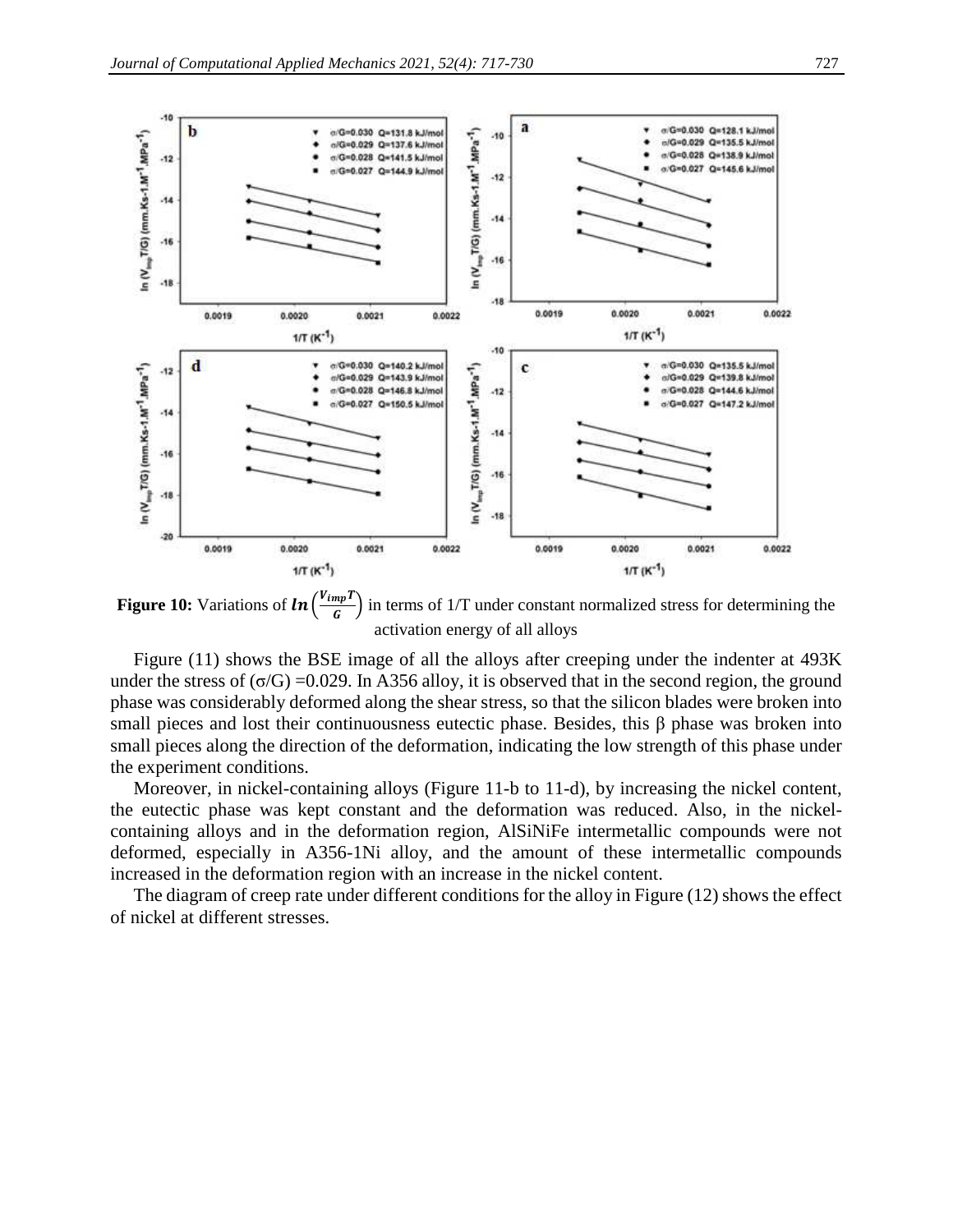

**Figure 11:** BSE image of the microstructure after creeping at 493K under stress of (σ/G)=0.029 for 3600s: a) A356; b)A356-0.25Ni; c) A356-0.5Ni, d) A356-1Ni



**Figure-12:** Diagram of creep rate under different average conditions of the alloy using RSM method

In the above diagram, the red line, which represents the base A356 alloy, incurred the highest creep rate. Next to it is the blue line where the creep rate is reduced by adding 25% nickel to the base alloy. As for the gray line, adding 0.5% nickel to the base alloy leads to a reduction in the creep rate. And finally, the green line represents the lowest creep rate which is obtained by adding 1% nickel to the base alloy.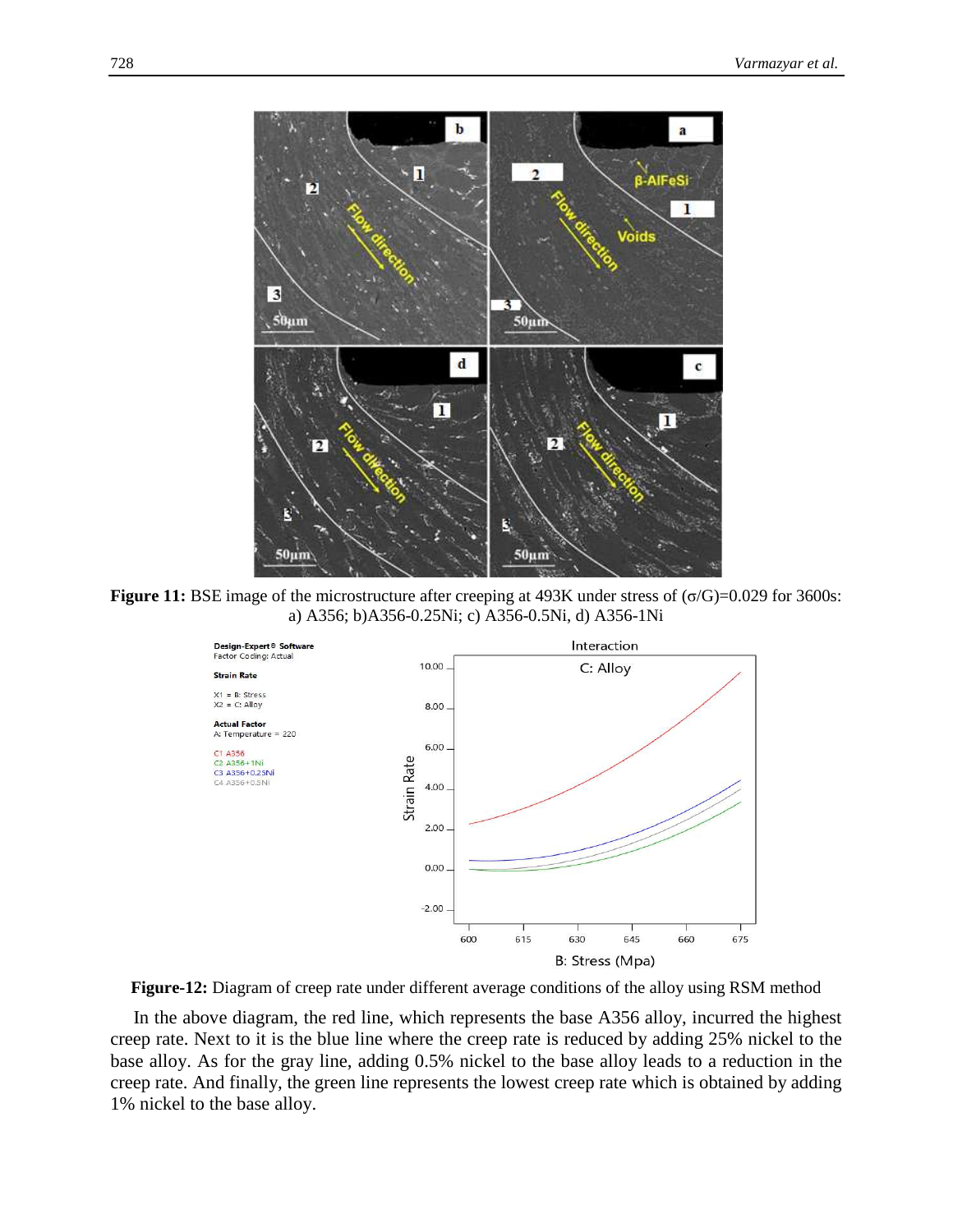Figure (13) represents the 2D interaction of two quantitative variables, namely temperature and stress, on the creep rate, so that the blue region indicates the lowest creep rate in the most optimal range of 1% nickel.



**Figure 13:** 2D diagram of the effect of 1% nickel in the most optimal state using RSM method

### **10. Conclusion**

In the present study, the effect of different nickel contents on the creep behavior of A356 aluminum alloy as well as the performance of the microstructures was investigated macroscopically using the flat-ended cylindrical impression creep mechanism. The experiment was performed within the temperature range of 493-513K and stress range of 600-675MPa in the casting mode. Then, the experimental values were put in the optimizer software environment, so that besides approving the experimental work of investigating the effect of nickel, the best creep rate was obtained. The microstructure of A356 alloy included α-Al dendrites with the coarse and column-shaped morphology, silicon eutectics, and iron-rich β-AlFeSi intermetallic compounds. Also, adding nickel to A356 alloy resulted in the reduced grain size, reduced  $\alpha$ -Al dendrite size, and modified silicon eutectic morphology. Moreover, adding nickel to A356 alloy improved the creep strength of the alloy, so that A356-1Ni alloy exhibited the highest creep strength, which was due to the formation of the nickel-rich intermetallic compounds in the inter-dendrite regions, prevention of the formation of iron-rich compounds, and modification of the silicon eutectic morphology.

The stress power values for the creep of the studied alloys indicated the creep of the climb controlled dislocations. Also, the activation energy values for the creep of different alloys implied the control of the dislocation climbing velocity through penetration into the network. Moreover, the creep deformation equation could be used to determine the secondary creep strain rate at the climb controlled dislocation creep.

Based on the RSM method, the most optimal state of the effect of nickel on the creep rate in this experiment was in the 1%-nickel state at  $204\text{°C}$  and under the stress of 607.5MPa. Also, in the proposed experiment, the effect of the value of the input stress parameter on the creep rate was more than that of temperature.

### **11. References**

[1] R. H. Myers, D. C. Montgomery, C. M. Anderson-Cook, 2016, *Response Surface Methodology: Process and Product Optimization Using Designed Experiments*, Wiley,